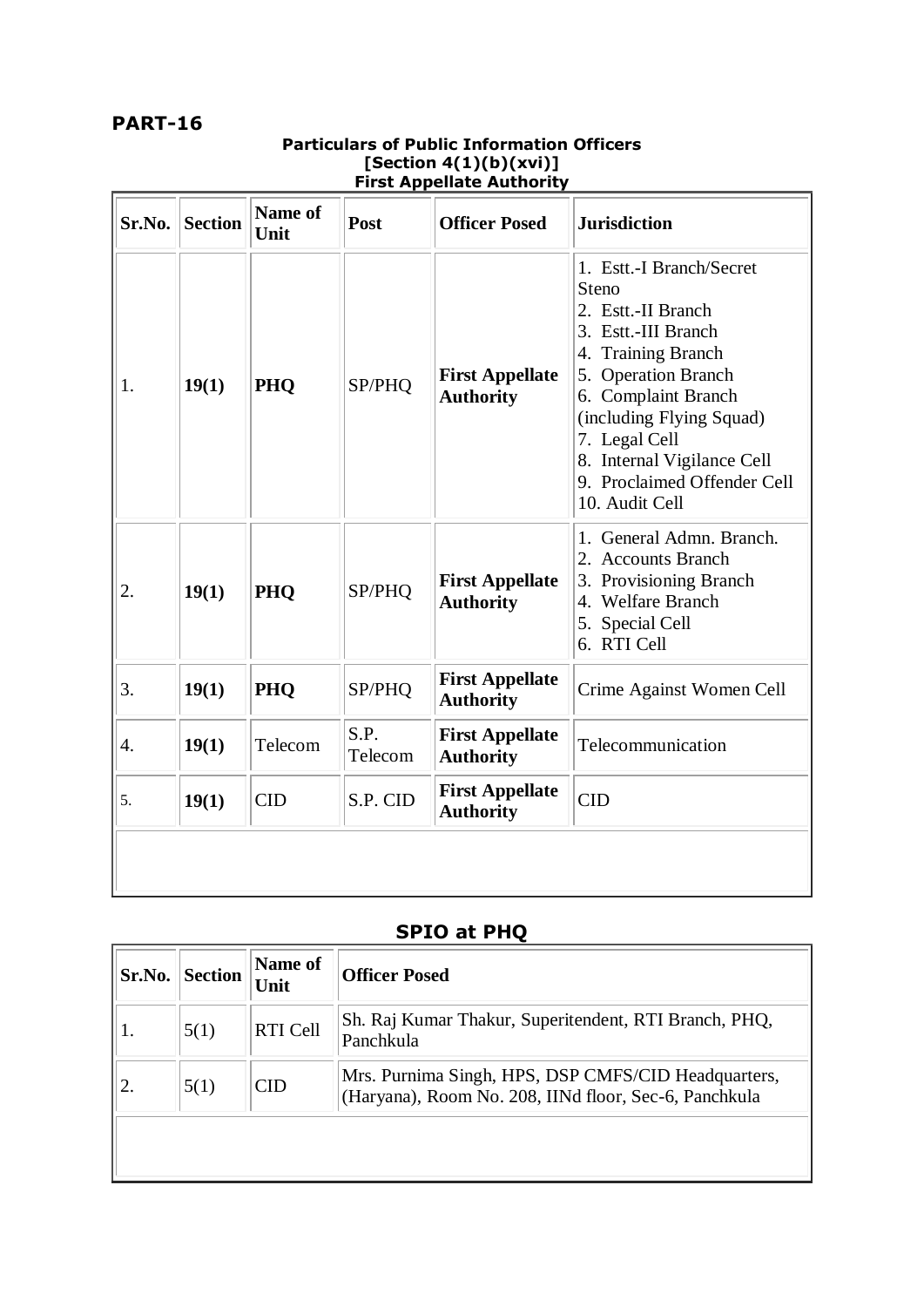Note:- Inspector General of Police, Modernization, PHQ (H), Panchkula will be the Nodal Officer and Co-ordinate the work related to RTI Act, 2005.

| S.No. | <b>Section</b>   | <b>Name of Unit</b>                 | Post                                                            | <b>Officer Posted</b>                                                                                                                            |
|-------|------------------|-------------------------------------|-----------------------------------------------------------------|--------------------------------------------------------------------------------------------------------------------------------------------------|
| 1.    | Section<br>19(1) | <b>District Police</b>              | <b>State Appellate</b><br>Officer                               | Distt. Superintendent of Police<br>respective district.                                                                                          |
| 2.    | Section 5<br>(1) | $-do-$                              | <b>State Public</b><br>Information officer                      | Deputy Superintendents of<br>Police, Hqrs. respective<br>districts (except district Panipat<br>as DSP/City is designated as<br>SPIO in Panipat). |
| 3.    | Section<br>19(1) | <b>State Crime</b><br><b>Branch</b> | <b>State Appellate</b><br>Officer                               | IGP/Crime                                                                                                                                        |
| 4.    | Section 5<br>(1) | $-do-$                              | <b>State Public</b><br><b>Information Officer</b>               | Superintendent (O), SCB.                                                                                                                         |
| 5.    | Section<br>19(1) | Commissionerate<br>of Police        | <b>State Appellate</b><br>Officer                               | Deputy Commissioner of<br>Police, Hqrs.                                                                                                          |
| 6.    | Section 5<br>(1) | $-do-$                              | <b>State Public</b><br><b>Information officer</b>               | Assistant commissioner of<br>Police, Hqrs.                                                                                                       |
| 7.    | Section<br>19(1) | <b>Range Offices</b>                | <b>State Appellate</b><br>Officer                               | <b>Inspector General of Police</b>                                                                                                               |
| 8.    | Section 5<br>(1) | $-do-$                              | <b>State Public</b><br>Information officer                      | Superintendent (O) O/o<br><b>Inspector General of Police</b>                                                                                     |
| 9.    | Section<br>19(1) | Railways                            | <b>State Appellate</b><br>Officer                               | Superintendent of Police,<br>Railways, (H)Ambala Cantt.                                                                                          |
| 10.   | Section 5<br>(1) | $-do-$                              | <b>State Public</b><br>Information officer                      | Deputy Superintendent of<br>Police, Hqrs. Railways, Hr.,<br>Ambala Cantt.                                                                        |
| 12.   | Section<br>19(1) | Haryana Police<br>Academy           | <b>State Appellate</b><br>Officer                               | Director/HPA                                                                                                                                     |
| 13.   | Section 5<br>(1) | $-do-$                              | <b>State Public</b><br><b>Information officer</b>               | S.P./HPA                                                                                                                                         |
| 14.   | Section<br>19(1) | <b>FSL</b>                          | <b>State Appellate</b><br>Officer                               | Director/FSL                                                                                                                                     |
| 15.   | Section 5<br>(1) | $-do-$                              | <b>State Public</b><br><b>Information officer</b>               | Dy. Director/FSL                                                                                                                                 |
| 16.   | Section 5<br>(2) | $-do-$                              | <b>State Assistant</b><br><b>Public Information</b><br>Officers | Superintendent (o)                                                                                                                               |
| 17.   | Section<br>19(1) | R.T.C.                              | <b>State Appellate</b><br>Officer                               | IGP/CPT & R, Bhondsi,<br>Gurgaon                                                                                                                 |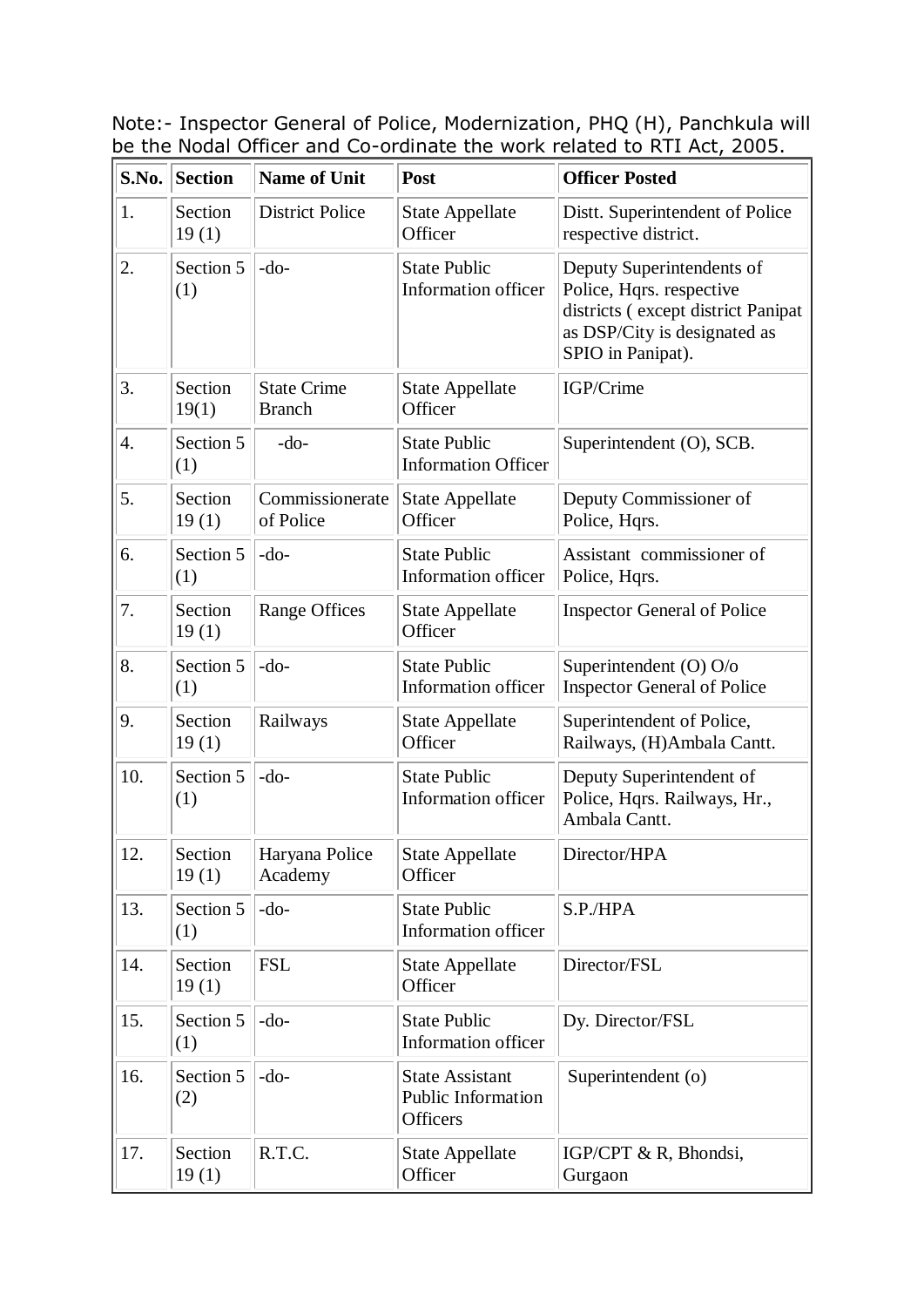| 18. | Section 5<br>(1) | $-do-$      | <b>State Public</b><br>Information officer                      | S.P.R.T.C.         |
|-----|------------------|-------------|-----------------------------------------------------------------|--------------------|
| 19. | Section 5<br>(2) | $-do-$      | <b>State Assistant</b><br><b>Public Information</b><br>Officers |                    |
| 20. | Section<br>19(1) | C.I.D.      | <b>State Appellate</b><br>Officer                               | IGP/CID            |
| 21. | Section 5<br>(1) | $-do-$      | <b>State Public</b><br>Information officer                      | D.S.P., Hqrs., CID |
| 22. | Section 5<br>(2) | $-do-$      | <b>State Assistant</b><br><b>Public Information</b><br>Officers |                    |
| 23. | Section<br>19(1) | <b>SCRB</b> | <b>State Appellate</b><br>Officer                               | ADGP/S.C.R.B.      |
| 24. | Section 5<br>(1) | $-do-$      | <b>State Public</b><br><b>Information officer</b>               | S.P.S.C.R.B.       |
| 25. | Section 5<br>(2) | $-do-$      | <b>State Assistant</b><br><b>Public Information</b><br>Officers |                    |
| 26. | Section<br>19(1) | Telecom.    | <b>State Appellate</b><br>Officer                               | IGP/Telecom.       |
| 27. | Section 5<br>(1) | $-do-$      | <b>State Public</b><br>Information officer                      | DIG/Telecom.       |
| 28. | Section 5<br>(2) | $-do-$      | <b>State Assistant</b><br>Public Information<br>Officers        |                    |
| 29. | Section<br>19(1) | <b>IRB</b>  | <b>State Appellate</b><br>Officer                               | <b>IGP/IRB</b>     |
| 30. | Section 5<br>(1) | $-do-$      | <b>State Public</b><br>Information officer                      | Comdt./IRB         |
| 31. | Section 5<br>(2) | $-do-$      | <b>State Assistant</b><br><b>Public Information</b><br>Officers | <b>DSP</b>         |
| 32. | Section<br>19(1) | <b>HAP</b>  | <b>State Appellate</b><br>Officer                               | <b>IG/HAP</b>      |
| 33. | Section 5<br>(1) | $-do-$      | <b>State Public</b><br>Information officer                      | Comdt./HAP         |
| 34. | Section 5<br>(2) | $-do-$      | <b>State Assistant</b><br><b>Public Information</b><br>Officers | DSP/Adjutant       |